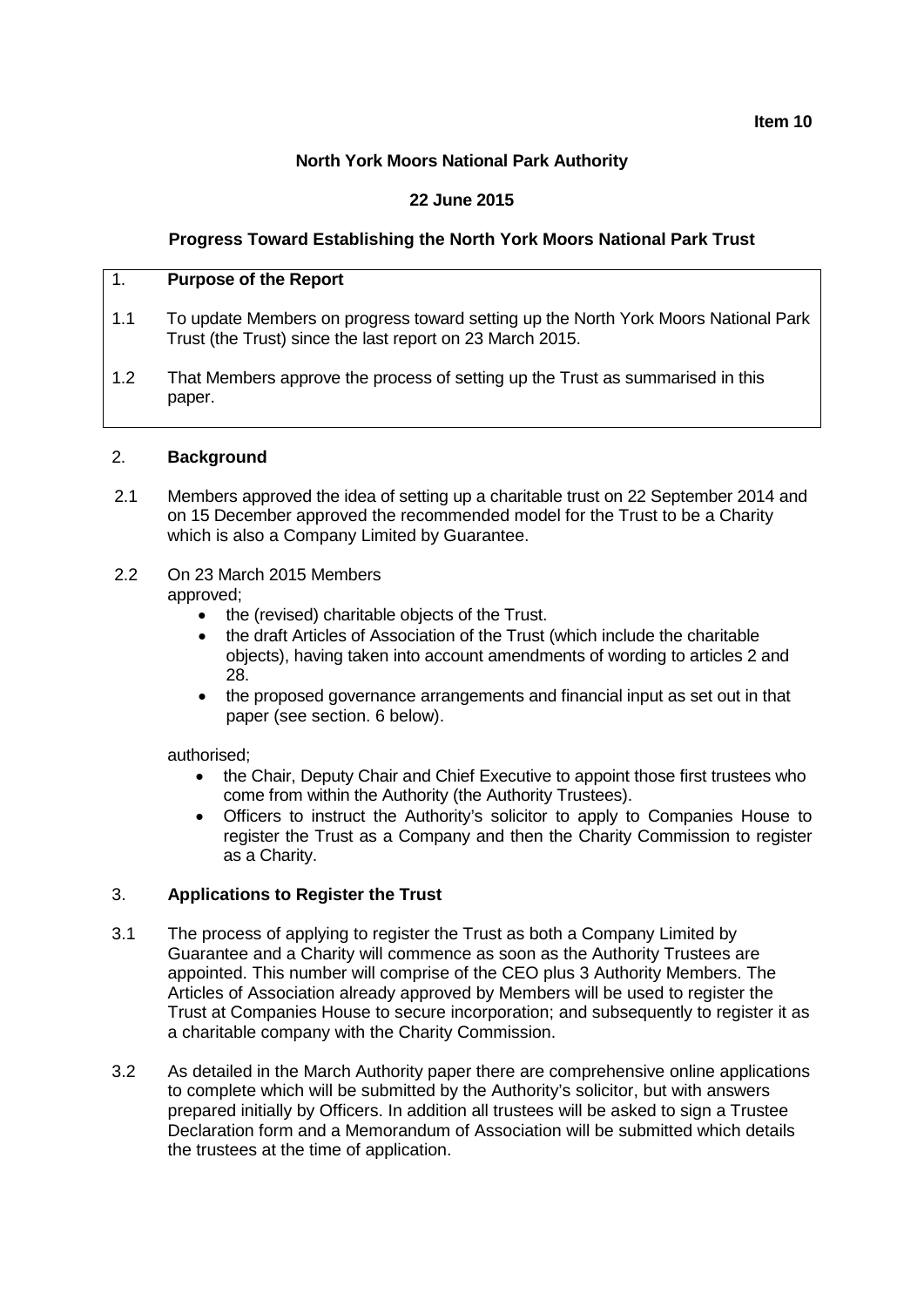## 4. **Appointment of Trustees**

- 4.1 The process of appointing the Authority Trustees has begun, with nominations (made by the person directly or otherwise) invited from the Authority on 28 May 2015. As this is in progress at the time of writing, a verbal update will be given at the meeting. The trustees will act as both the directors of the Trust (who have powers and duties to run the Trust and make day-to-day decisions) and its members (who are able to vote on major decisions and have limited liability).
- 4.2 Once the Authority Trustees have been appointed and the Trust has been registered, further trustees will need to be appointed by the Trust (up to a maximum of nine), so that the number of trustees appointed from outside of the Authority always exceeds those appointed from within the Authority by one.

### 5. **Next Steps**

- 5.1 When the Authority Trustees have been appointed, the next steps will be to;
	- Apply to register the Trust with Companies House and then the Charity Commission.
	- Put in place appropriate arrangements for the administration and governance of the trust
	- Produce an outline operational plan of how the Trust can develop in terms of staffing, finance and other resources for the first 3 years of operation.
	- Hold a first meeting of trustees, possibly prior to Trust registration to discuss business planning.
	- Ensure the Trust appoints trustees from outside the Authority so that their number exceeds the number of trustees appointed from within the Authority by one.
	- Continue to produce regular updates on progress for discussion by Members.

### 6. **Financial and Staffing Implications**

- 6.1 The legal fees in respect of setting up the Trust are capped at £4,500. In addition, evidence of an initial income of not less than £5000 (from the Authority) will be needed to register the Trust with the Charity Commission. This was approved by Members on 23 March 2015. Further legal advice may be needed following registration with the Charity Commission but this is to be determined.
- 6.2 There will be the commitment of staff time of the CEO and others as delegated and appropriate to establish the Trust. Once established, a programme of work will be developed and agreed by the CEO and Directors which will require staff time to implement and be reported to Members in due course. It is highly likely that additional resources will be needed to buy in expertise in specialist areas where internal officers do not have the capacity or knowledge to undertake the work. The 2015/16 budget includes funds allocated to facilitate new ways of working from which additional resources will be allocated as and when required, but not above £20,000 without further reference to members.

### 7. **Contribution to National Park Management Plan**

7.1 The establishment of a Trust as approved by Members is directly supportive both in principle and practice of the National Park Management Plan objectives and delivery of National Park purposes.